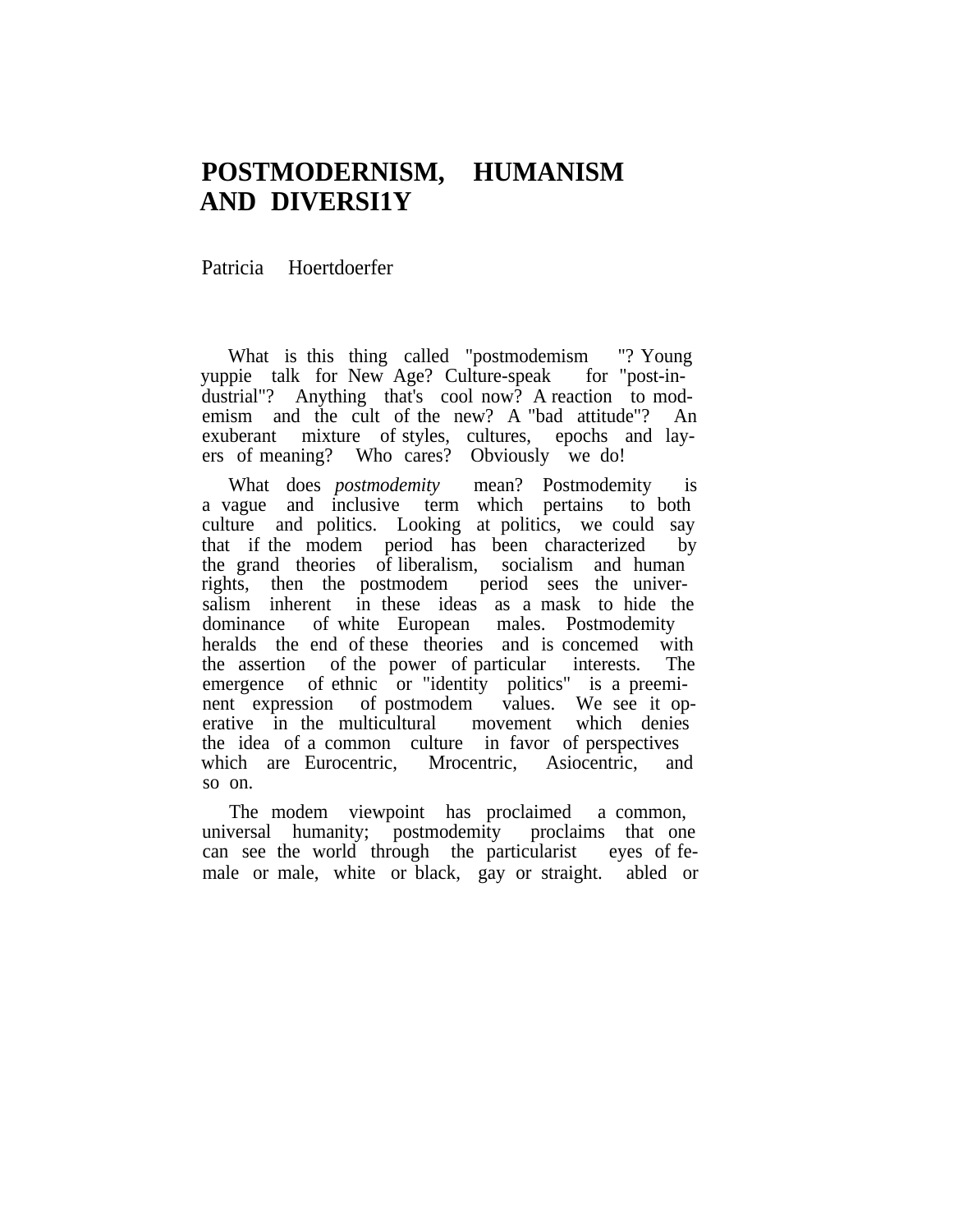disabled. Proclaiming the importance of objectivity, modemity searched for secular absolutes. Postmodemity celebrates the subjective and asserts that all thing the subjective and asserts that all things are relative. In the postmodem world there is no truth, just the competing interests of different culture groups.

Many look at the modern age and conclude that in its celebration of rationality, science and universal values, it has created a world mired in bureaucracy, technology, alienation and the threat of nuclear and eco-suicide. There is much to despair of in the modem age. Postmodernism is disdainful of history yet is embedded in it.

What is, then, a workable political point of view for the postmodem era? I think what we need is a politics of limits. Simply, limits must be set for what human beings may be permitted to do with their power. Most of the atrocities to which our species are prone can be understood as violations of limits. The essence of a politics needs to be rooted in three protections:

- (1) The Ecological Protection: the earth and human life must be protected against the bomb and other [hu]man-made perils;
- (2) The Pluralist Protection: social groups must be protected against domination by other social groups;
- (3) The Libertarian Protection: the individual must be protected against domination by larger groups.

A politics of limits respects horizontal social relationsmultiplicity over hierarchy, juxtaposition over usurpation, difference over deference; and finally, disorderly life in its flux. The democratic, vital edge of the postmodem-the love of difference and flux and the exuberantly unfinished-deserves to infuse the spirit of politics.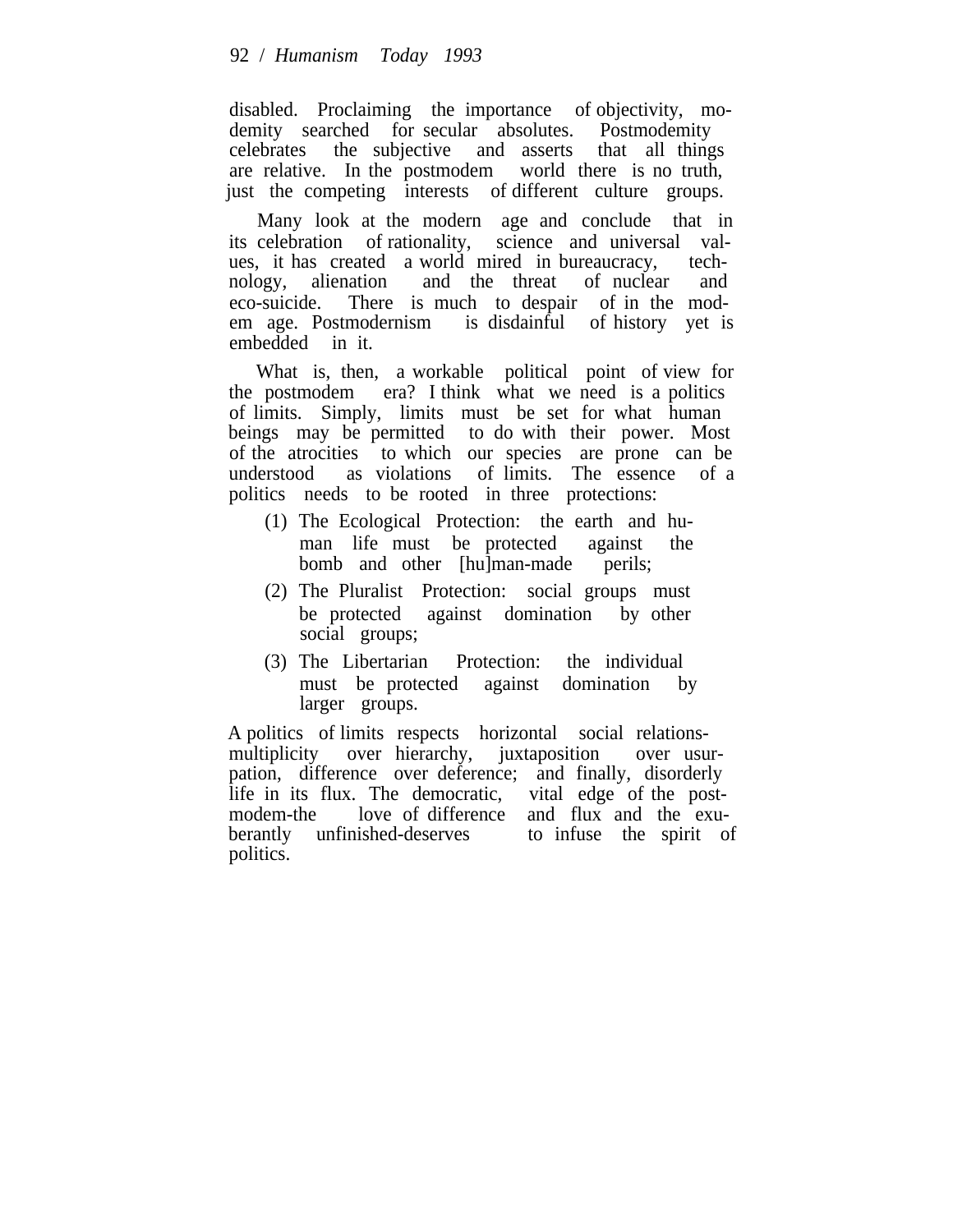Modemism was a series of declarations of faithfaith in reason, faith in human progress, faith in science. Postmodemism is living off borrowed materials, but does it have the resources for continuing self-renewal? The question is, how does a culture renew itself? The deeply unsettling and inspiring project that artists and theorists and all of us face is, more or less, the promise of something else. I'll call it "hot postmodemism," or a serious global culture, not the imposition of the master culture over the minor, or the elite culture over the popular. Rather, the foundational value, the overriding principle of this global culture, needs to be the preservation of the *other.* The hallmark is coexistence: in the preservation of the other is the condition for the preservation of the *self. We* are not *we* until *they* are *they;* for to whom else shall we speak, with whom else shall we think if not those who are different from ourselves?

The ideal toward which politics strives is conversation-and conversation requires respect for the other. The fundamental value is that the conversation continue toward the global culture. Humanism, bom out of modem orientations and values, must change if it is going to have a critical role to play in the postmodem global culture. The vision that will carry us forward is one of culturally diverse membership in our humanist organizations. I believe it must be our intentional priority to welcome "people of every stripe" -female and male, Mricans, Asians, Indians, Hispanics, Americans both European and Native, gays, lesbians and bisexuals, able-bodied people and people with disabilities, young and old-in our humanist communities and societies.

Why should we reach out to everyone and try to diversify Humanism? I think we have at least three reasons. The first reason is because our principles as Humanists include the "inherent worth of every per-